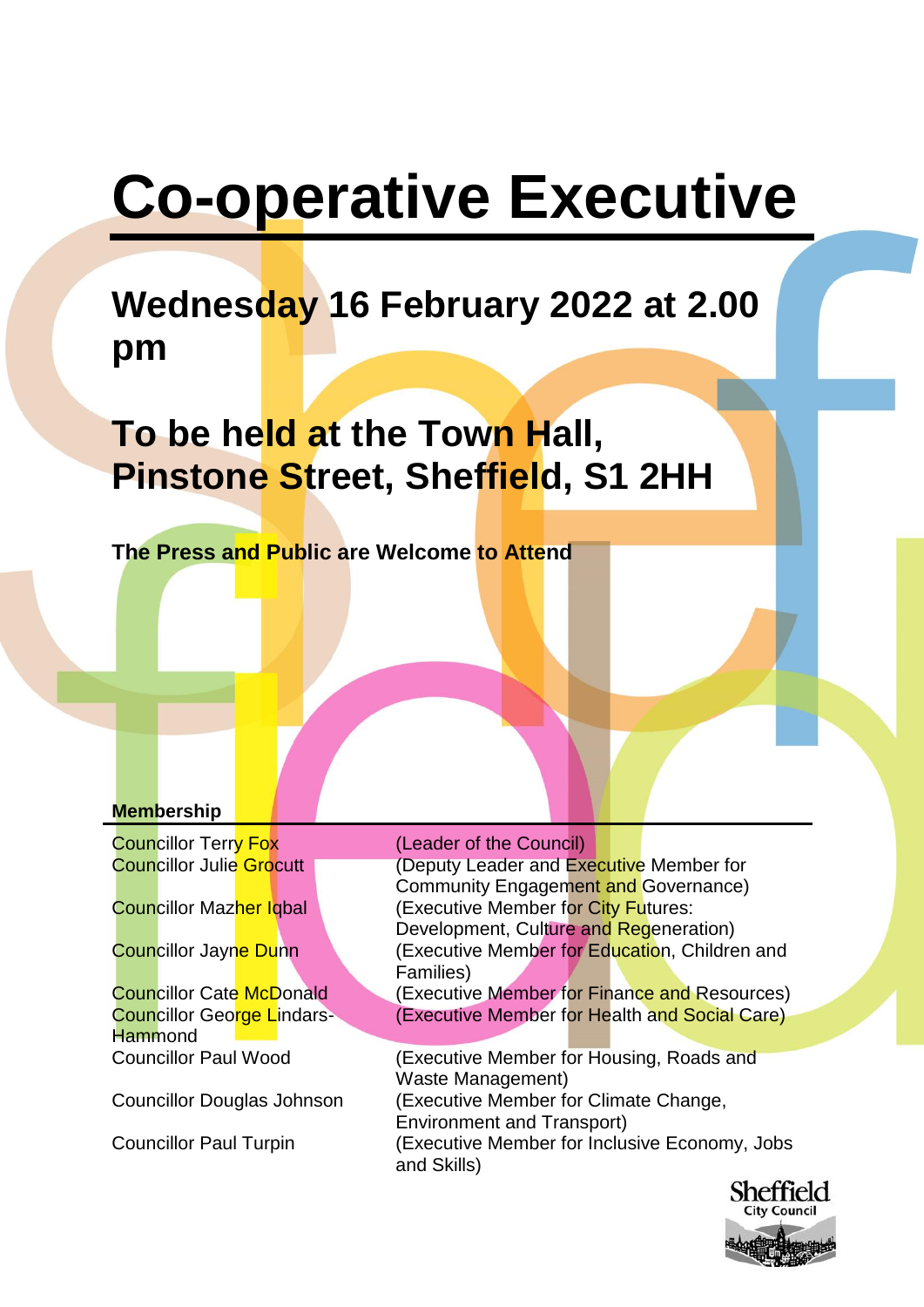

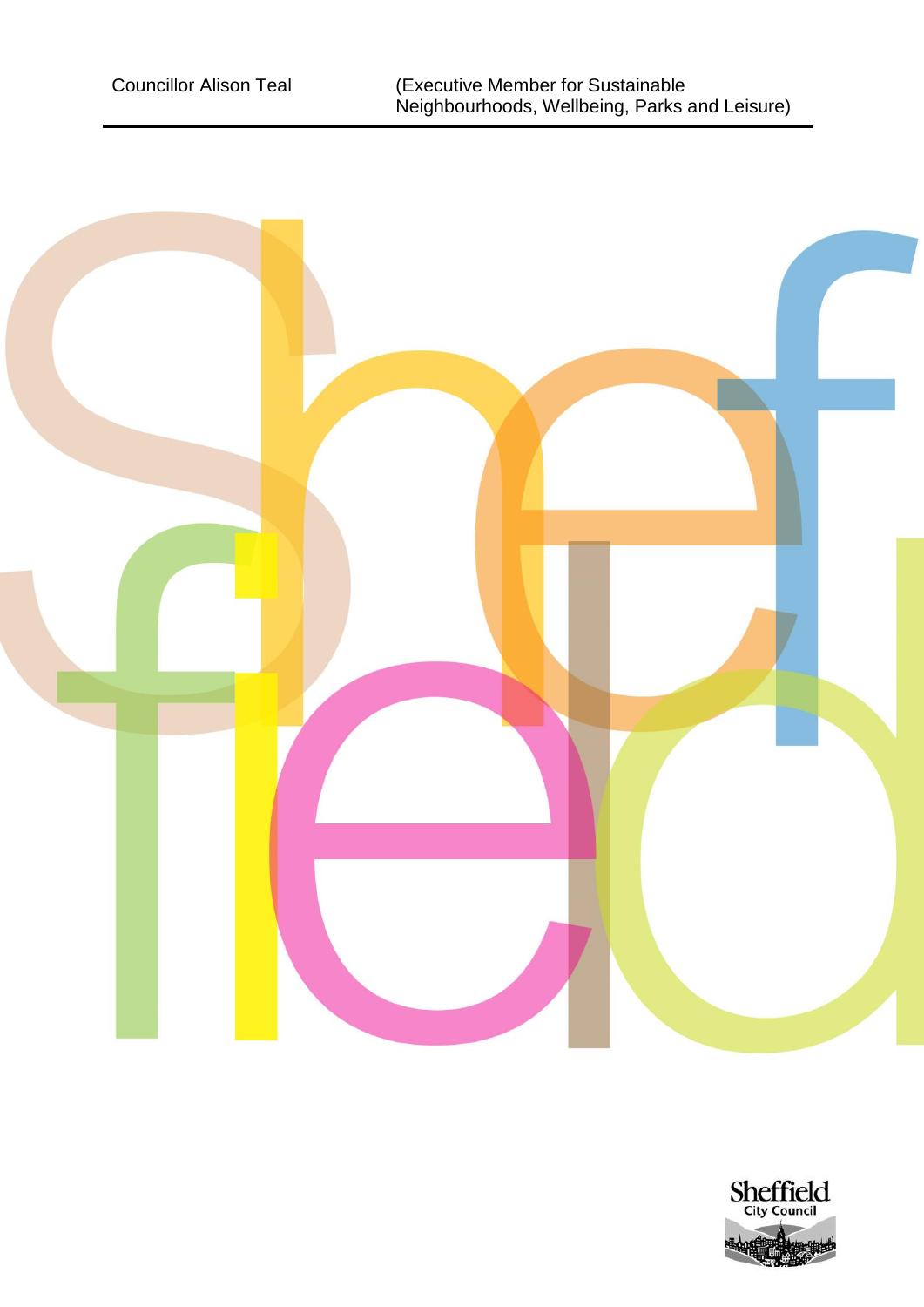## **PUBLIC ACCESS TO THE MEETING**

The Co-operative Executive discusses and takes decisions on the most significant issues facing the City Council. These include issues about the direction of the Council, its policies and strategies, as well as city-wide decisions and those which affect more than one Council service. Meetings are chaired by the Leader of the Council, Councillor Terry Fox.

A copy of the agenda and reports is available on the Council's website at [www.sheffield.gov.uk](http://www.sheffield.gov.uk/) . You may not be allowed to see some reports because they contain confidential information. These items are usually marked \* on the agenda. Members of the public have the right to ask questions or submit petitions to Cooperative Executive meetings and recording is allowed under the direction of the Chair. Please see the [website](http://democracy.sheffield.gov.uk/ieListMeetings.aspx?CommitteeId=123) or contact Democratic Services for further information regarding public questions and petitions and details of the Council's protocol on audio/visual recording and photography at council meetings.

Co-operative Executive meetings are normally open to the public but sometimes the Co-operative Executive may have to discuss an item in private. If this happens, you will be asked to leave. Any private items are normally left until last. Please see the Council's website for details of how to access the remote meeting.

Co-operative Executive decisions are effective six working days after the meeting has taken place, unless called-in for scrutiny by the relevant Scrutiny Committee or referred to the City Council meeting, in which case the matter is normally resolved within the monthly cycle of meetings.

PLEASE NOTE: Meetings of the Co-operative Executive have to be held as physical meetings. If you would like to attend the meeting, you must register to attend by emailing committee@sheffield.gov.uk at least 2 clear days in advance of the date of the meeting. This is necessary to facilitate the management of attendance at the meeting to maintain social distancing. In order to ensure safe access and to protect all attendees, you will be required to wear a face covering (unless you have an exemption) at all times when moving about within the venue.

It is also recommended that you undertake a Covid-19 Rapid Lateral Flow Test within two days of the meeting. You can order tests online to be delivered to your home address, or you can collect tests from a local pharmacy. Further details of these tests and how to obtain them can be accessed here - Order coronavirus (COVID-19) rapid lateral flow tests - GOV.UK (www.gov.uk). We are unable to guarantee entrance to observers, as priority will be given to registered speakers. Alternatively, you can observe the meeting remotely by clicking on the 'view the webcast' link provided on the meeting page of the website.

If you require any further information please contact Abby Brownsword on 0114 273 5033 or email abby.brownsword@sheffield.gov.uk.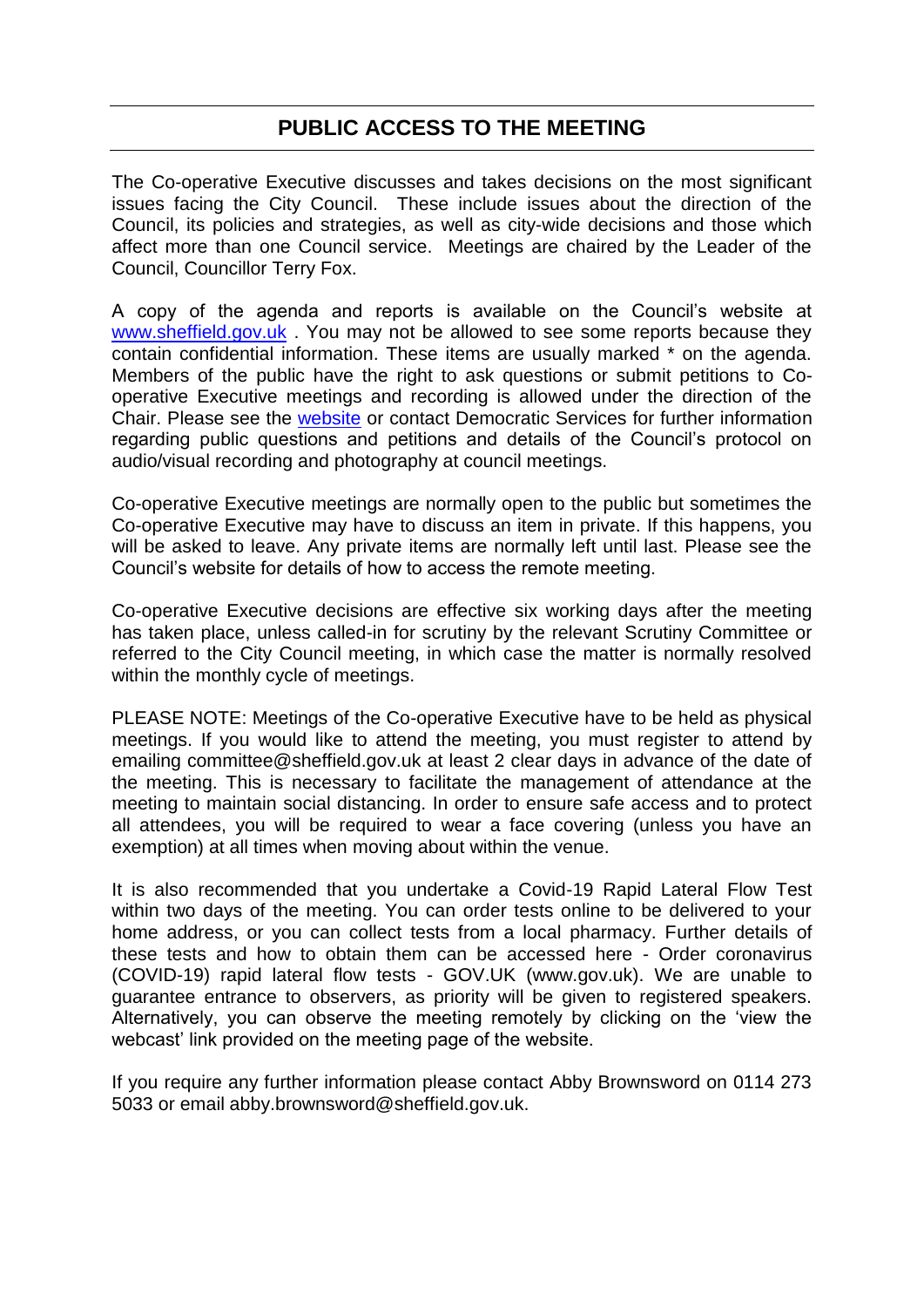## **CO-OPERATIVE EXECUTIVE AGENDA 16 FEBRUARY 2022**

### **Order of Business**

| 1.  | <b>Welcome and Housekeeping Arrangements</b>                                                                                                                                        |                      |
|-----|-------------------------------------------------------------------------------------------------------------------------------------------------------------------------------------|----------------------|
| 2.  | <b>Apologies for Absence</b>                                                                                                                                                        |                      |
| 3.  | <b>Exclusion of Public and Press</b><br>To identify items where resolutions may be moved to<br>exclude the press and public                                                         |                      |
| 4.  | <b>Declarations of Interest</b><br>Members to declare any interests they have in the business<br>to be considered at the meeting                                                    | (Pages 7 - 10)       |
| 5.  | <b>Minutes of Previous Meeting</b><br>To approve the minutes of the meeting of the Cabinet held<br>on the 19 <sup>th</sup> January 2022.                                            | (Pages 11 - 32)      |
| 6.  | <b>Public Questions and Petitions</b><br>To receive any questions or petitions from members of the<br>public                                                                        |                      |
| 7.  | <b>Items Called-In For Scrutiny</b><br>The Director of Legal and Governance will inform the<br>Cabinet of any items called in for scrutiny since the last<br>meeting of the Cabinet |                      |
| 8.  | <b>Retirement of Staff</b><br>Report of the Executive Director, Resources.                                                                                                          | (Pages 33 - 36)      |
| 9.  | <b>Sheffield (Local) Plan Spatial Options</b><br>Report of the Executive Director, Place                                                                                            | (Pages 37 - 78)      |
| 10. | <b>Planning Service Income Activities</b><br>Report of the Executive Director, Place                                                                                                | (Pages 79 - 106)     |
| 11. | Retender of Tenants Contents Insurance Scheme for<br><b>Council Tenants</b><br>Report of the Executive Director, Place                                                              | (Pages 107 -<br>128) |
| 12. | Holiday Activities and Food 2022-24 (HAF - 2022)                                                                                                                                    | (Pages 129 -         |
|     | Report of the Executive Director, People Services                                                                                                                                   | 144)                 |
| 13. | <b>Month 9 Capital Approvals 2021/22</b>                                                                                                                                            | (Pages 145 -<br>174) |